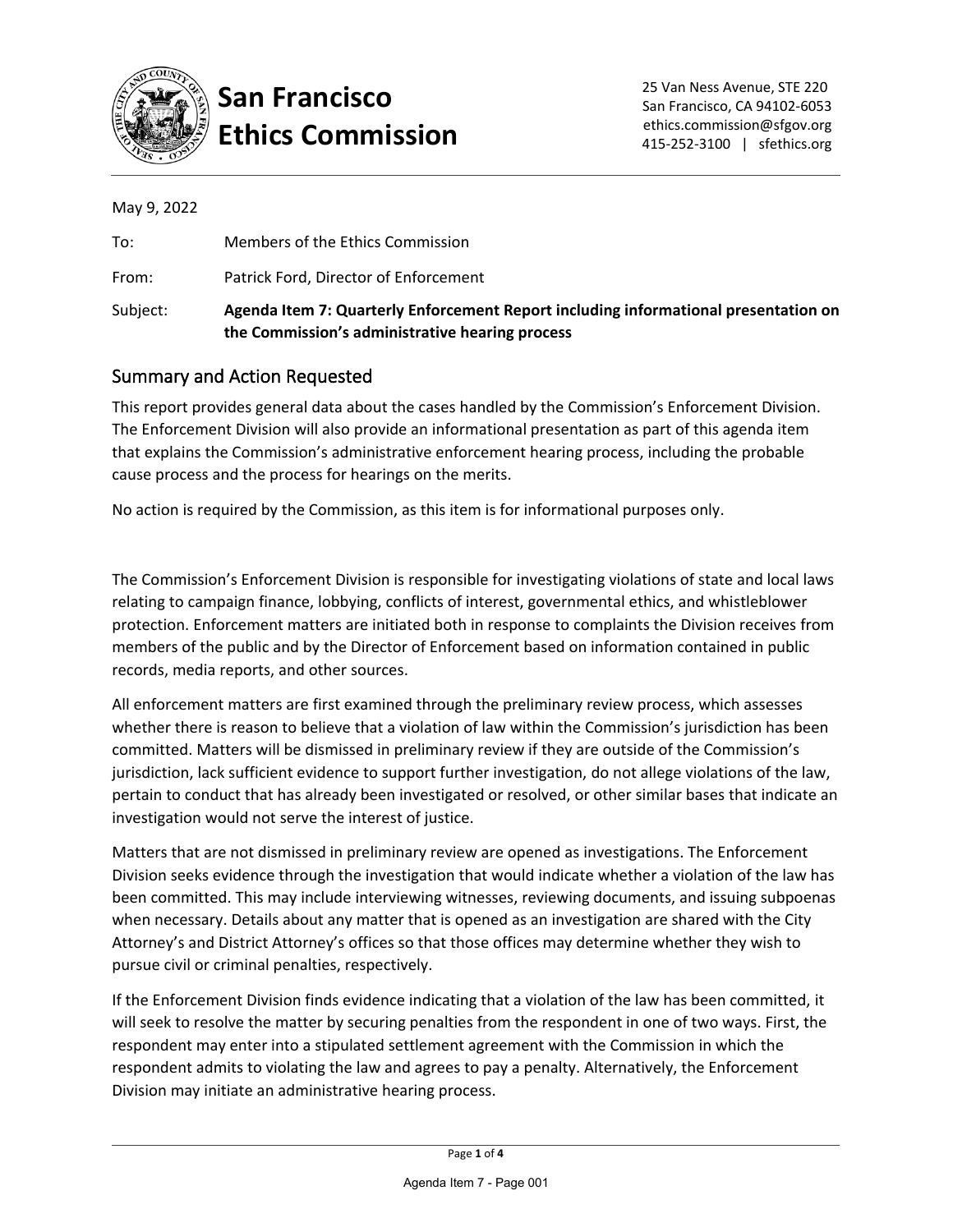As part of this agenda item, Staff will provide an informational presentation that explains in greater detail how the administrative enforcement process works. This presentation will include information about the probable cause process and the process for holding a hearing on the merits.

Summary data is provided below regarding cases handled by the Commission's Enforcement Division to assist the Commission and the public in understanding and following the Commission's administration of its enforcement powers granted under the San Francisco Charter.

#### Cases Resolved

So far in Fiscal Year 2022 (FY22) , the Enforcement Division has concluded 80 matters. Eleven of these matters (14 percent) resulted in stipulated settlements approved by the Commission. In total, these settlements represented penalties of \$47,098. The penalties are summarized in Chart 1 below and are categorized by program area.





On the agenda for this month's meeting is an additional settlement agreement that would impose \$20,000 in penalties for violations of ethics laws.

#### Cases In Progress

So far in FY22, 127 enforcement matters have been initiated. The majority of these began from complaints that the Commission receives from the public, but it also includes matters that the Staff initiated based on media reports, observations in public disclosures, independent research, and interactions with regulated persons. Some of these matters remain in progress while others have been resolved.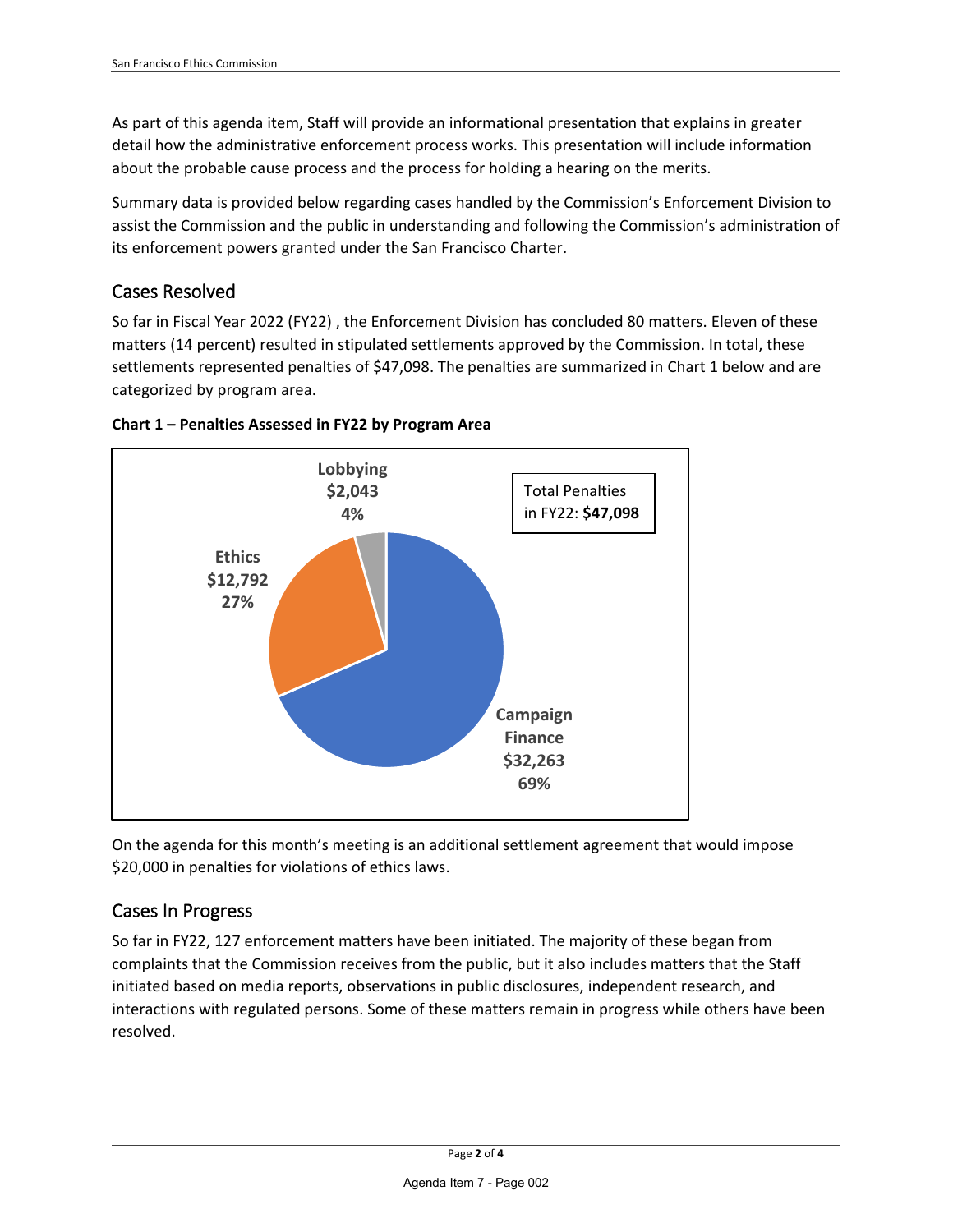In total, 103 matters are currently in progress, including matters that were initiated during FY22 and matters that were initiated in prior fiscal years. Of these matters, 55 are in preliminary review, and 48 are open investigations. These matters are broken down by program area in Charts 2 and 3 below.



**Chart 2 – Matters in Preliminary Review by Program Area** 

**Chart 3 – Open Investigations by Program Area** 

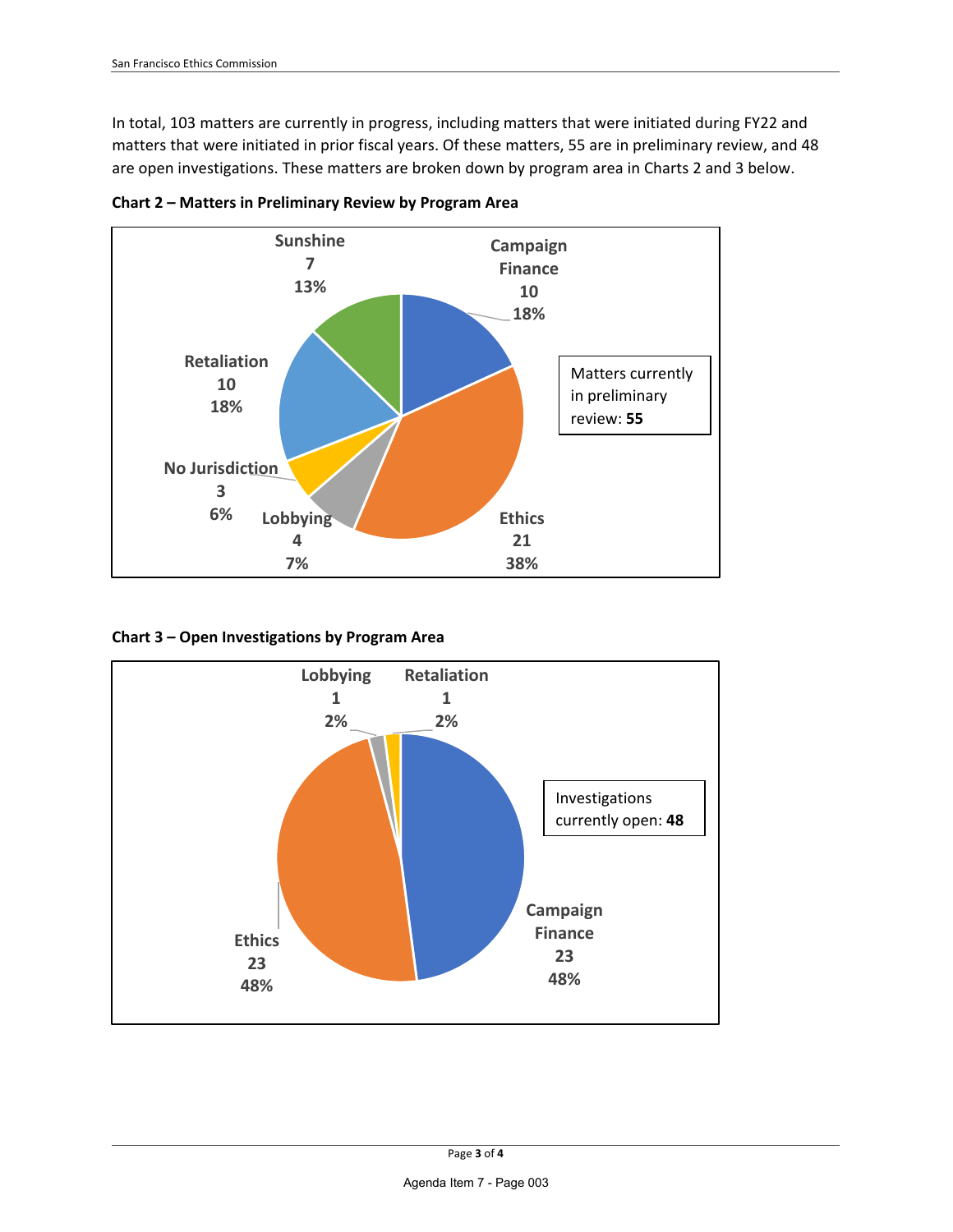Twelve of the 48 investigations (25%) are currently more than two years old. There are a variety of reasons a matter might not be resolved within two years, including respondents pursuing all available due process rights, voluminous records, complex facts, coordination with another law enforcement agency, and investigative holds requested by the District Attorney or City Attorney. In accordance with the Enforcement Division's case closure plan, the Division is actively working toward resolving all investigations that are currently more than two years old and to resolve all matters within two years moving forward.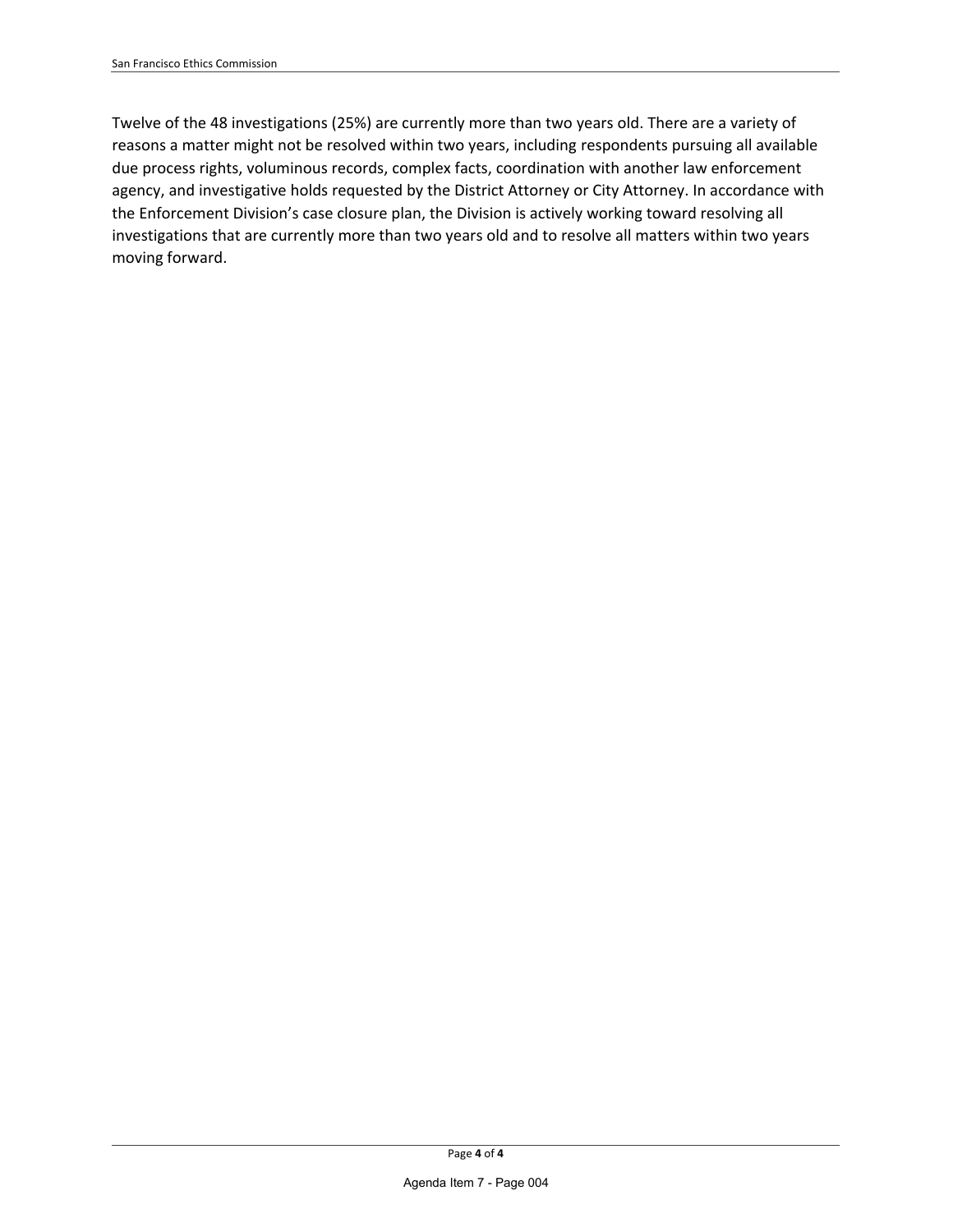## AN OVERVIEW OF THE ADMINISTRATIVE HEARING PROCESS

SAN FRANCISCO ETHICS COMMISSION REGULARLY SCHEDULED MEETING

MAY 13, 2022

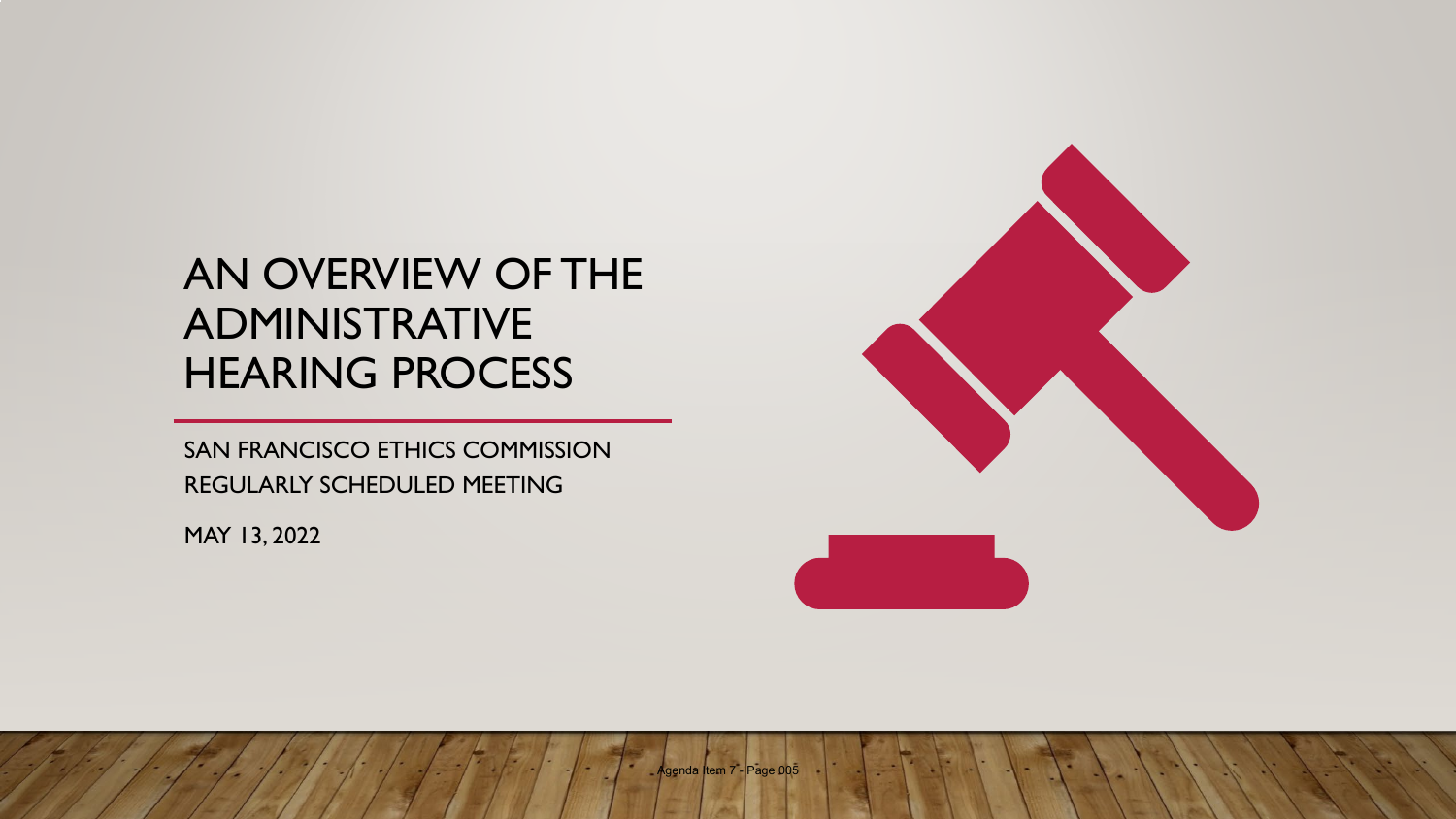## **CONTENTS**



Probable Cause Proceedings

Probable Cause Report Response Rebuttal Probable Cause Conference



Hearing on the Merits

Preliminary Matters Hearing on the Merits Finding



Administrative Orders and Penalties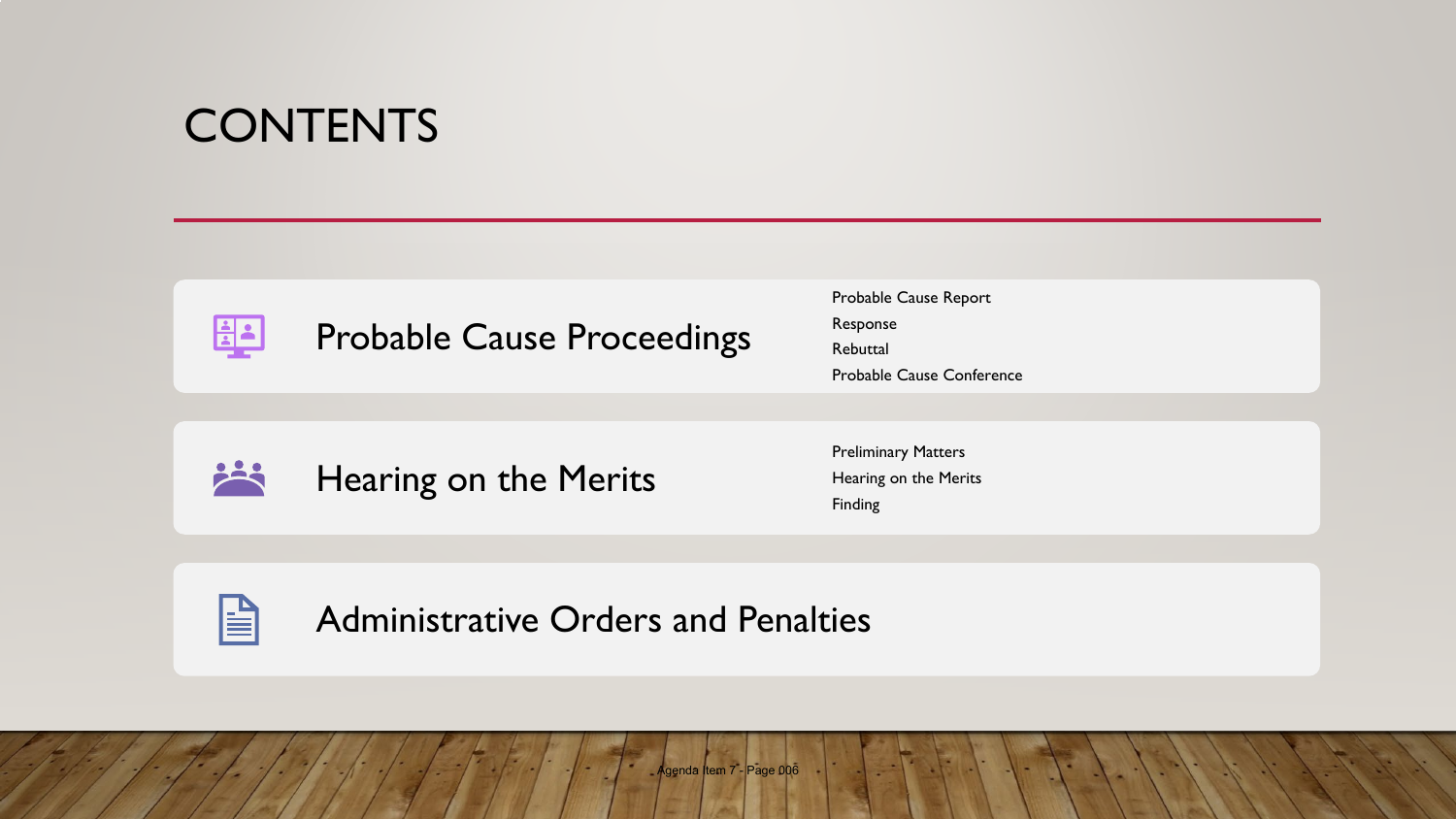## GOAL

To review the prosecution phase of the enforcement process to better understand:

- **The process** of handing a case that proceeds through an Administrative Hearing,
- **The role and obligations of each party** involved throughout the process,
- **The role and duty of the Commission** as the ultimate decision maker.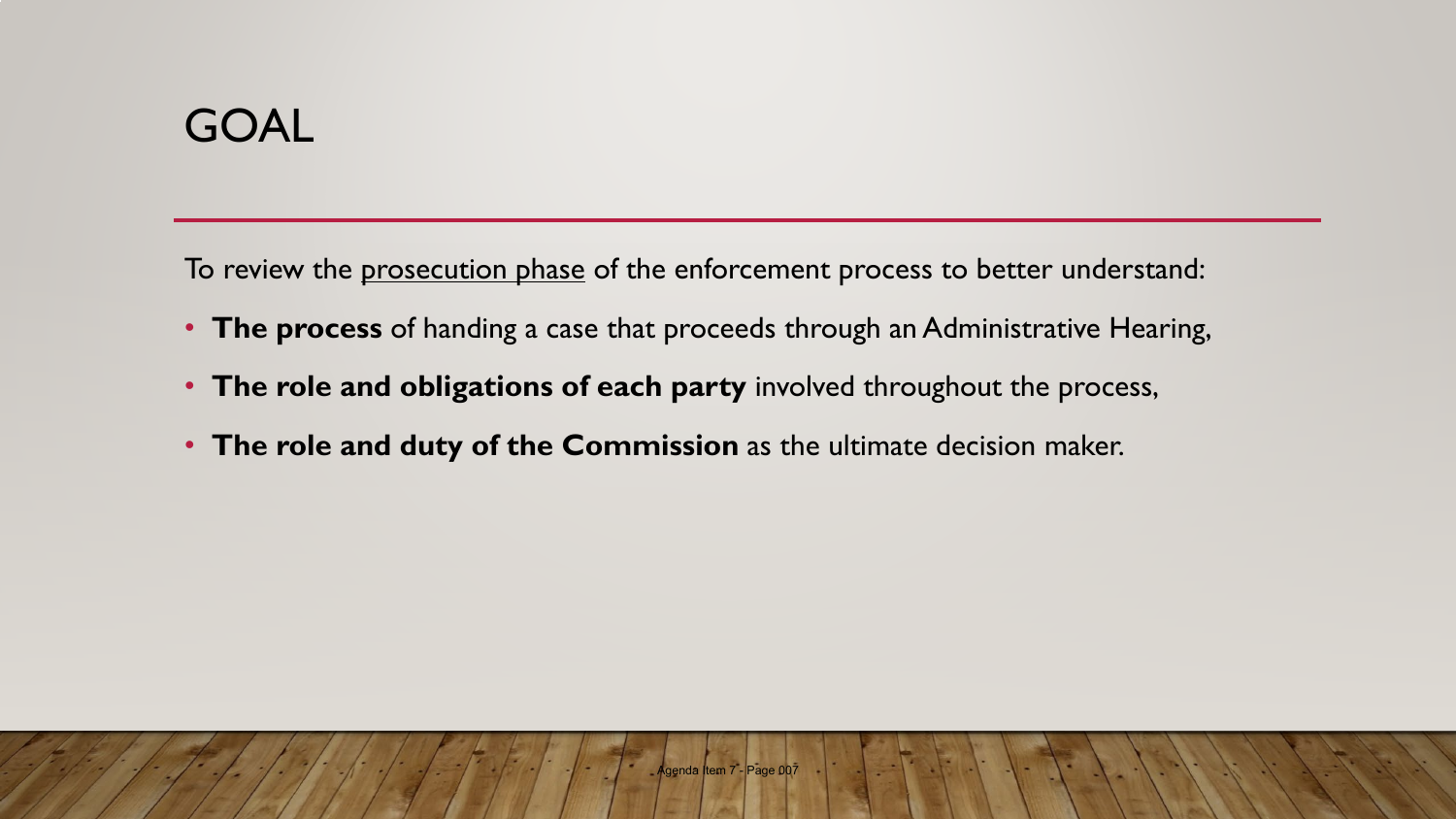## THE ENFORCEMENT PROCESS: A QUICK LOOK



• **Commission's Finding**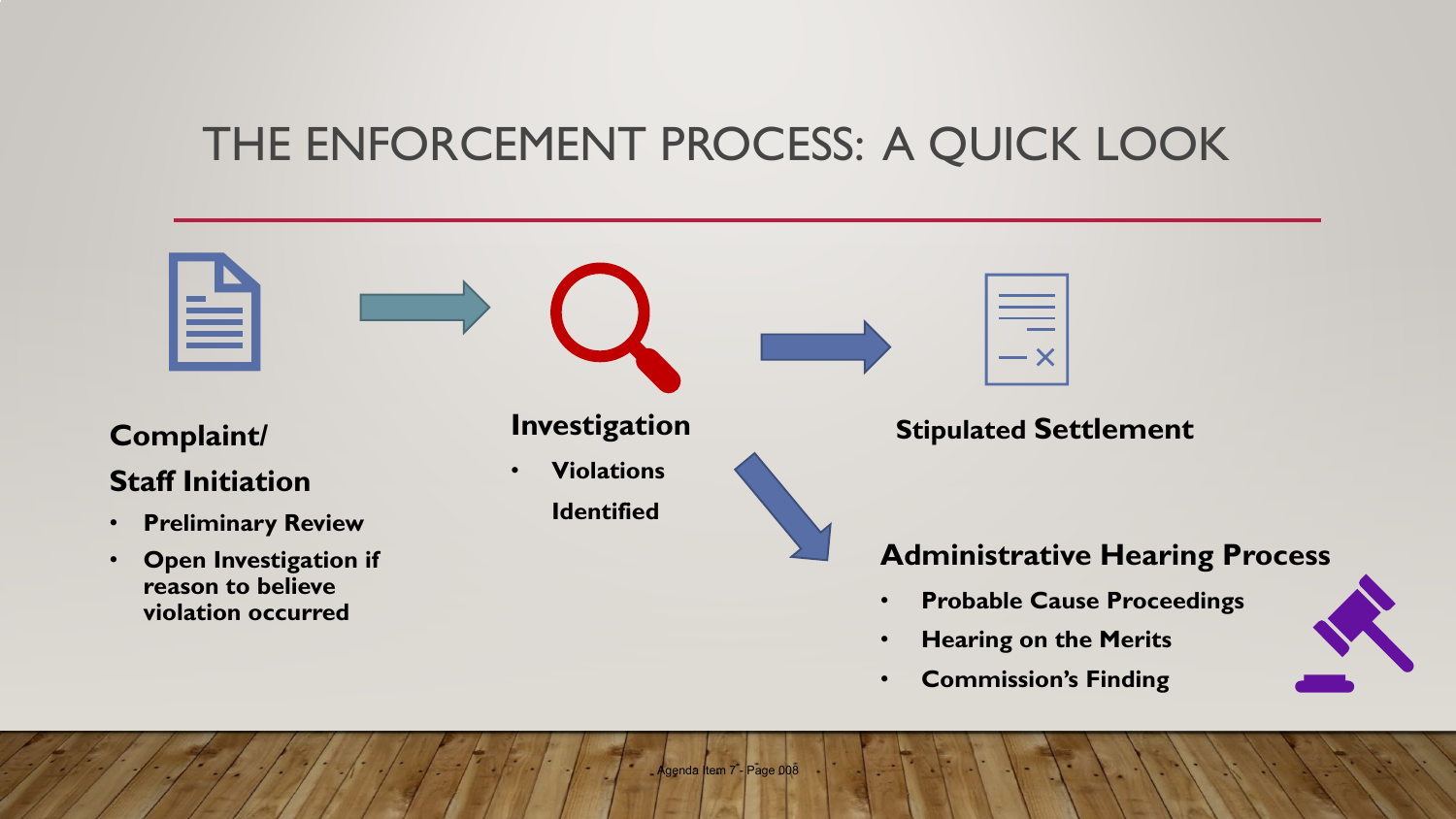## THE ADMINISTRATIVE HEARING PROCESS **Overview**

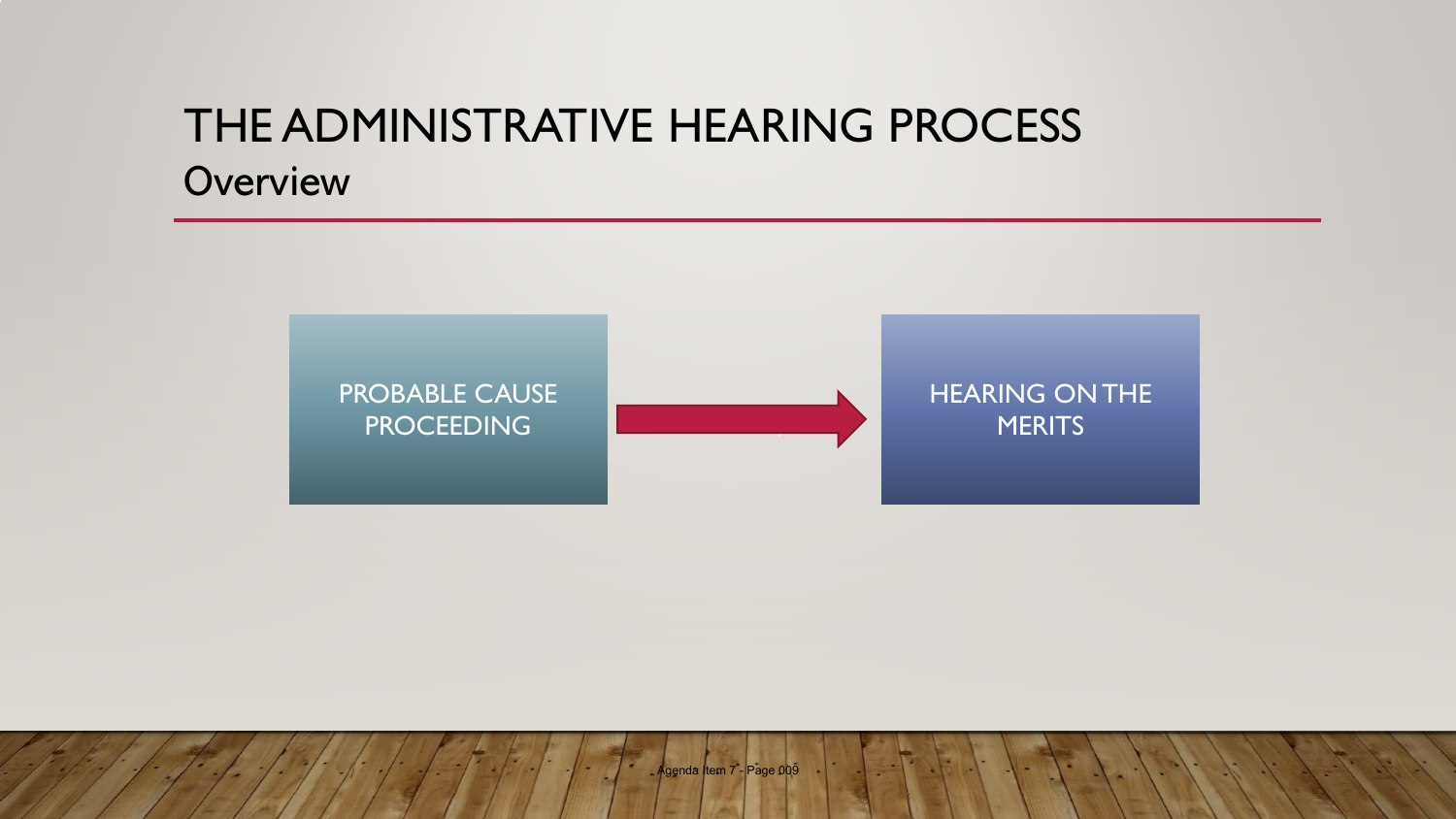## THE ADMINISTRATIVE HEARING PROCESS

## 1 - Probable Cause Proceedings

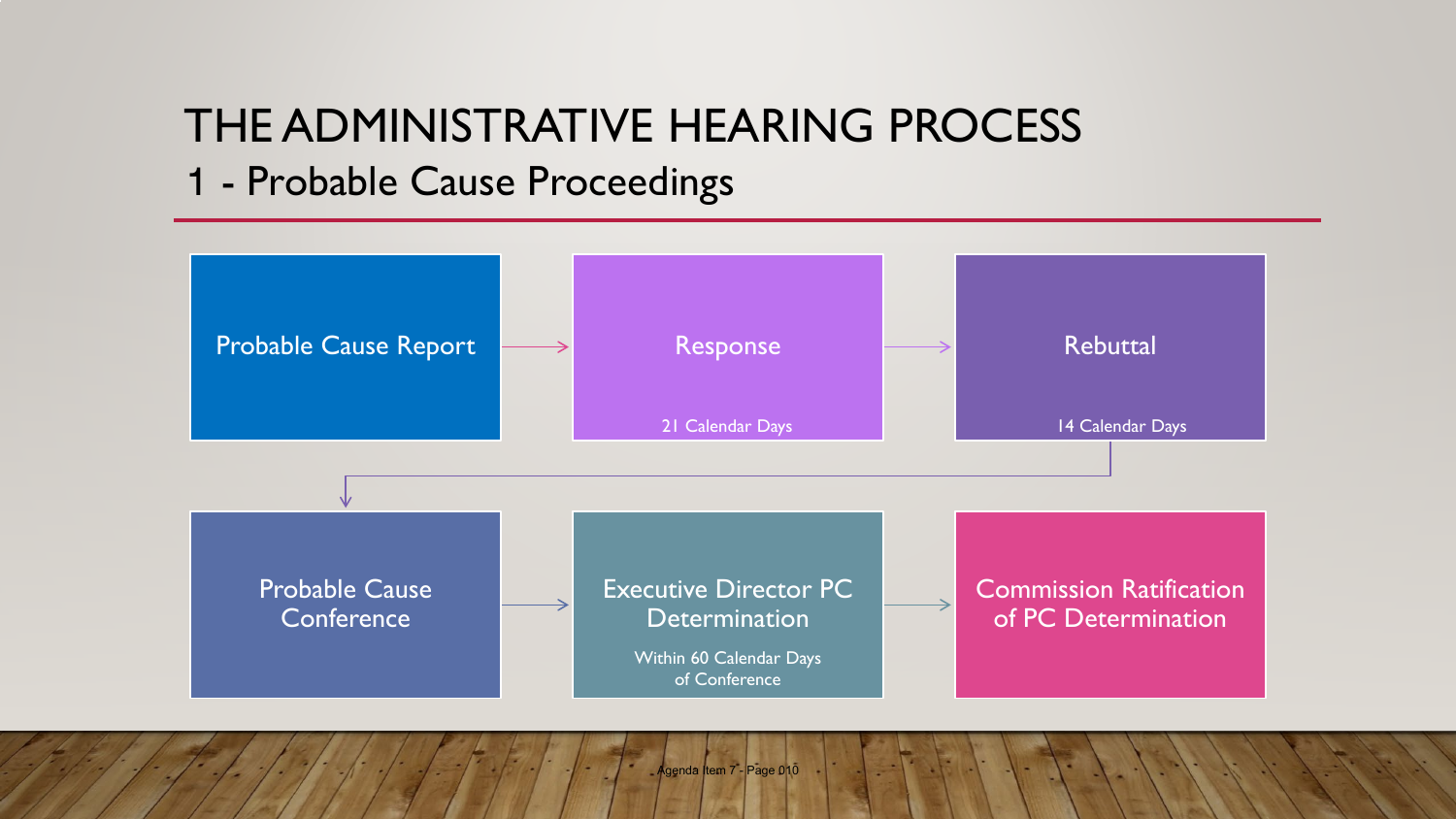## THE ADMINISTRATIVE HEARING PROCESS

## 1 - Probable Cause Proceedings

**Probable Cause Report** Response **Rebuttal** 21 Calendar Days 14 Calendar Days

### **Director of Enforcement**

- Prepares and delivers **Probable Cause Report** to Executive Director and each Respondent
- Identifies violations, states relevant law, summarize evidence obtained
- Notifies Respondent of Right to Request a Probable Cause **Conference**

### **Respondent**

- May submit a **Response** with evidence, legal arguments, and mitigating information
- Due 21 calendar days following service of Probable Cause Report
- Delivered to Executive Director. Director of Enforcement, each Respondent

### **Director of Enforcement**

- May submit a Rebuttal
- Due 14 calendar days after Response was filed
- Delivered to the Executive Director and each Respondent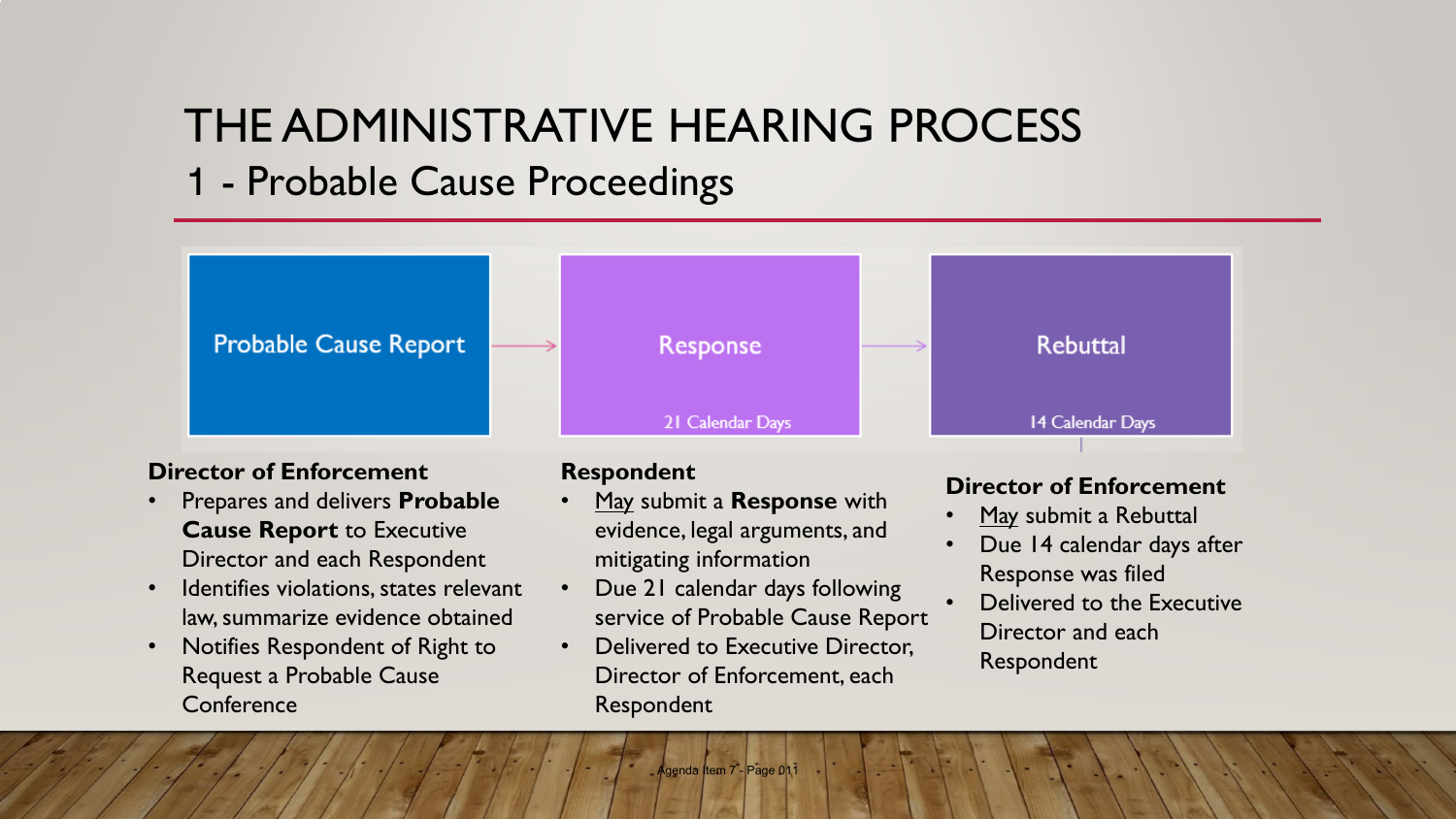# THE ADMINISTRATIVE HEARING PROCESS

## 1 - Probable Cause Proceedings



- Submit request within 21 calendar days of PC Report
- Conducted by Executive Director
- Informal Proceeding
- **Confidential**
- Respondents may retain counsel or another representative
- Parties may present witness testimony upon 7-day request
- Finding of Probable Cause OR
- Finding of No Probable Cause
- **Executive Director notifies** Commission
- **Ratification without Review** OR
- Request for Review: ratification by vote of 3 members
- Submit request within 5 calendar days of notification
- Review in closed session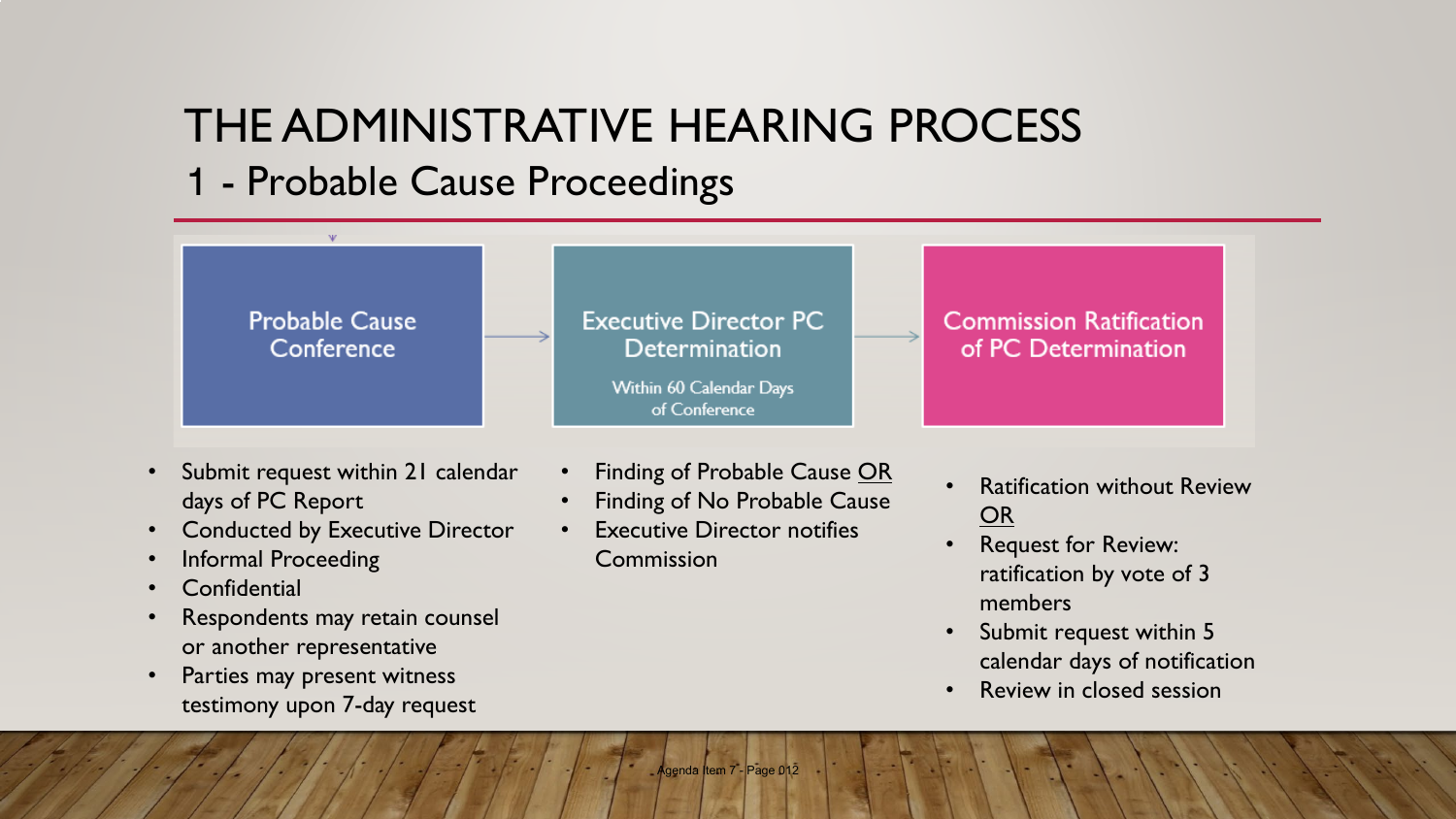# THE ADMINISTRATIVE HEARING PROCESS 2 – Hearing on the Merits

- **Hearing on the Merits**: to determine whether the Respondent has committed or caused the alleged violation(s).
- **Charging Document**: the Probable Cause Determination serves as the charging document for the Hearing on the Merits.
- **Standard of Proof**: preponderance of the evidence (more likely than not).
- **Notice**: Executive Director MUST deliver Notice with the date, time, and location to each respondent at least **30 calendar** days in advance.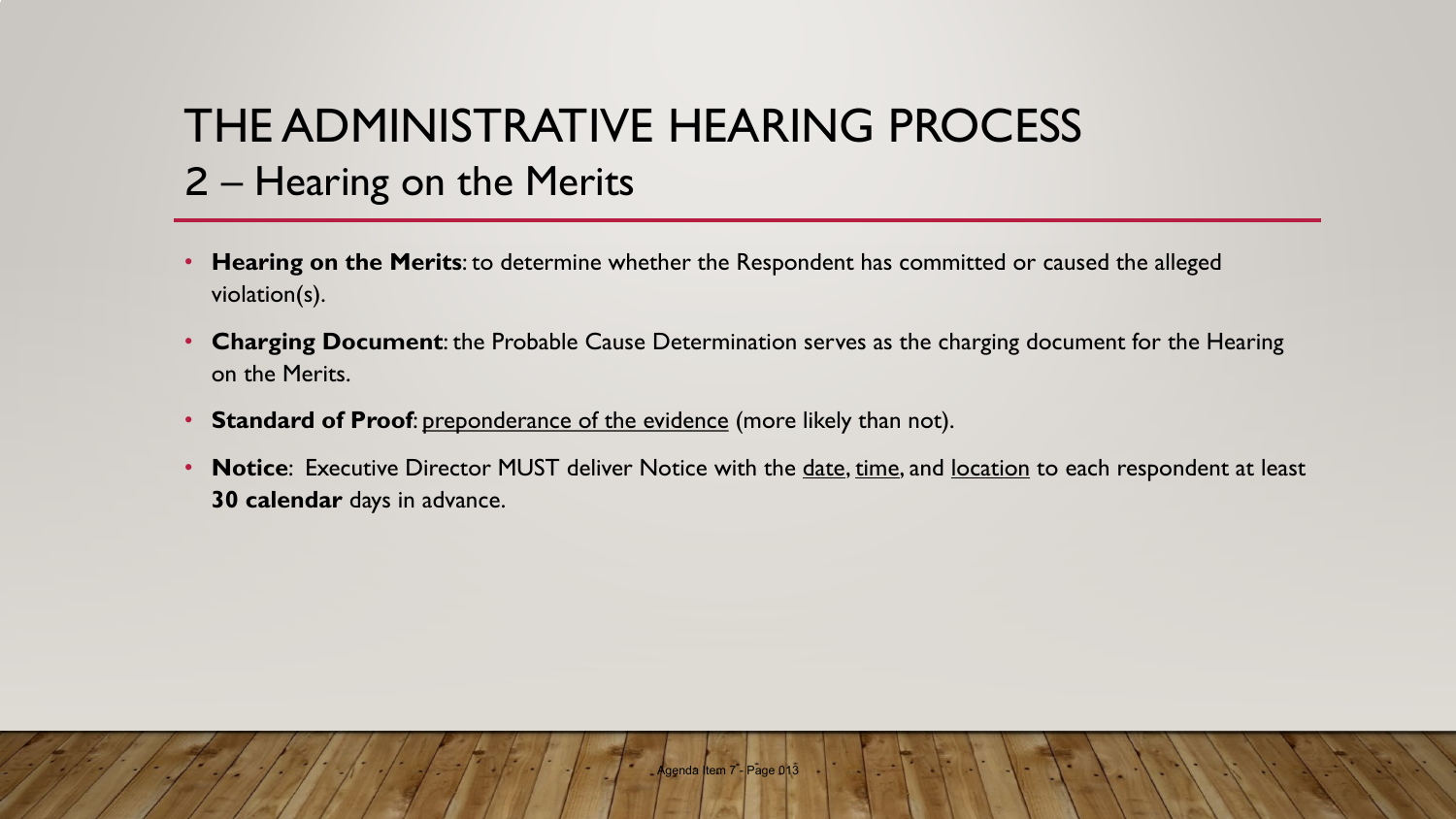# THE ADMINISTRATIVE HEARING PROCESS 2 – Hearing on the Merits

- **Preliminary Matters**: the Commission may consider any matters unrelated to the truth or falsity of the factual allegations in the Probable Cause Determination upon request by motion of any party.
	- Motion must be delivered**15 calendar days** prior to commencement of the hearing on the merits.
	- Responses are due **10 calendar days** prior to the hearing, while Replies are due **7 calendar days** prior to the hearing.
- **Hearing Briefs**
	- Executive Director must submit a hearing brief **30 calendar days** prior to hearing on the merits
	- Respondent may submit one 15 calendar days prior to hearing on merits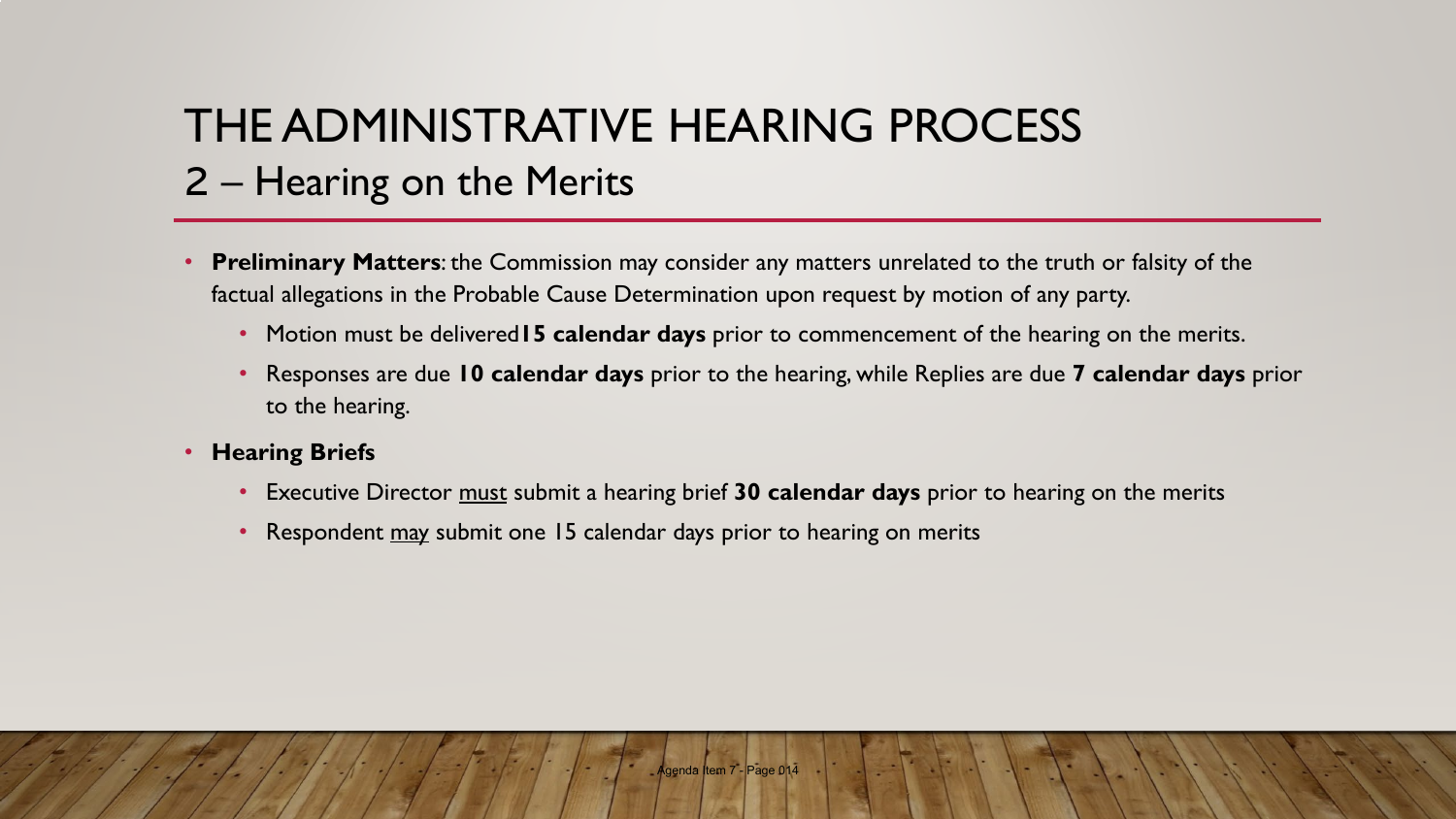# THE ADMINISTRATIVE HEARING PROCESS 2 – Hearing on the Merits

- **Public Hearing**: open to the public and held within a regularly scheduled meeting or in special session(s)
	- Administration of Oaths and Affirmations
	- Oral Arguments and Rebuttals
	- Exhibits
	- Witness Examinations
- Finding of *Violation:* vote by at least 3 Commissioners
- Note: Commission may delegate to a licensed attorney or one Commissioner the role of hearing officer

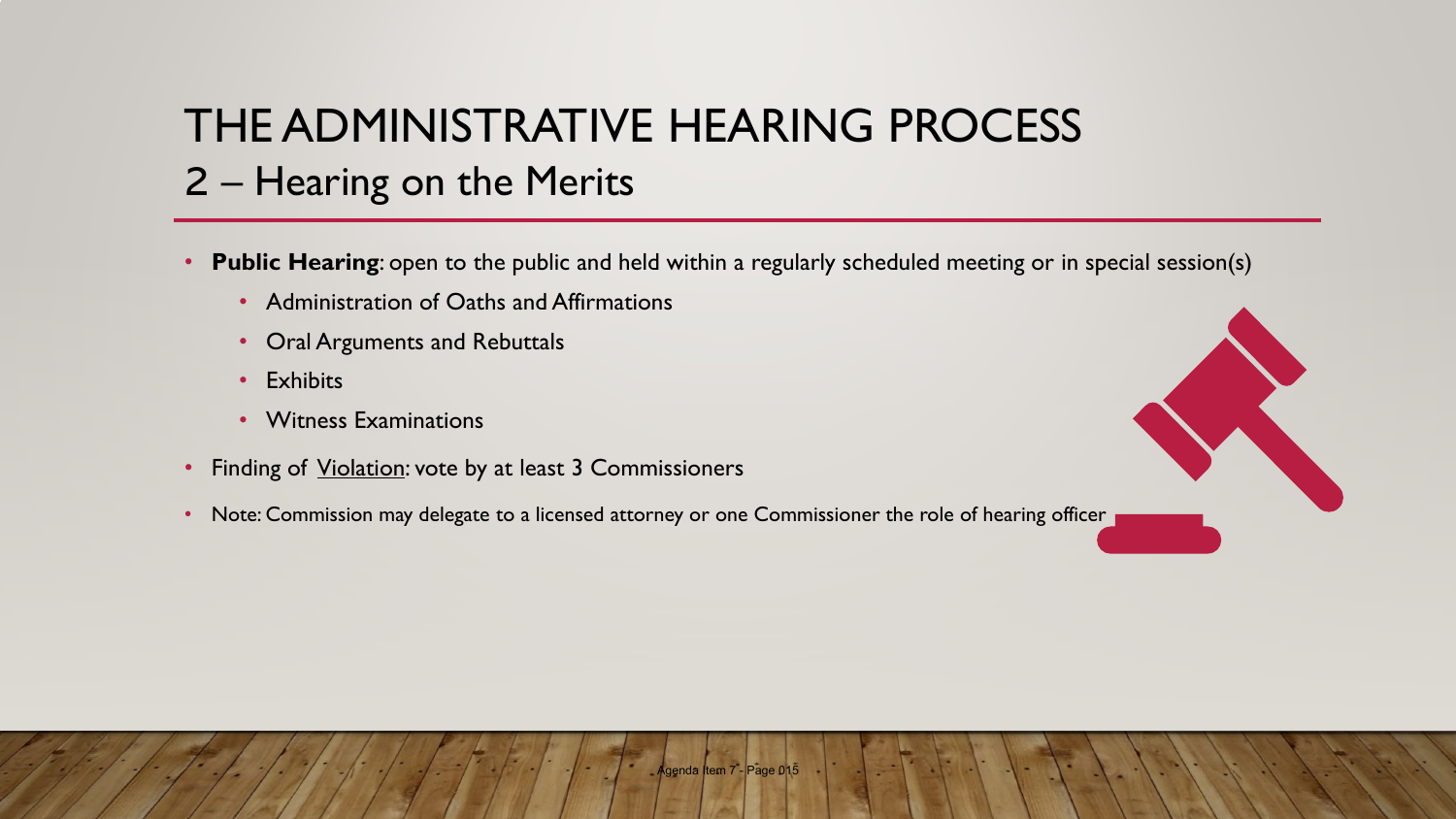## ADMINISTRATIVE ORDERS AND PENALTIES

**Finding of Violation**: by vote of at least 3 Commissioners, the Commission may issue orders and penalties requiring the respondent(s) to:

- Cease and desist the violation
- File any reports, statements, or other documents or information required by law
- Pay a monetary penalty of to the general fund of the City whichever is greater of:
	- Any amount under the law the Commission finds the Respondent has violated, or if the law doesn't specify the amount of the monetary penalty, then
	- An amount up to \$5,000 for each violation OR
	- **Three times the amount** of the Respondent failed to properly report, unlawfully contributed, expended, gave, or received.
- Order Forfeiture
- Any other relief the Commission deems appropriate and within its authority under Charter sec C3.699-13.